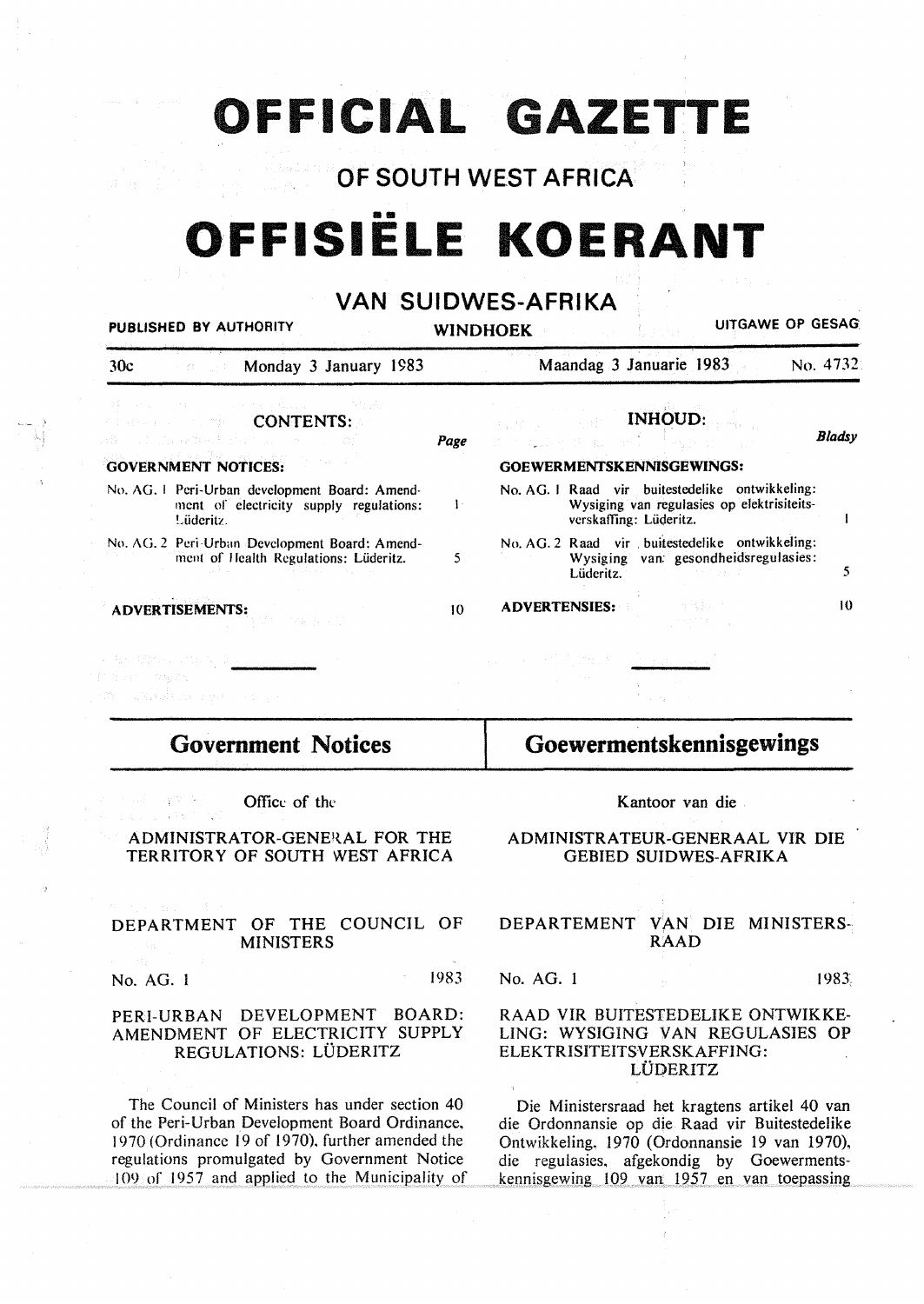Lüderitz by Government Notice 151 of 1957, as amended, as set out in the Schedule.

### SCHEDULE

I. Paragraph 4 of APPENDIX "D" is hereby amended -

(l) by the substitution for the heading "BASIC" CHARGE" of the heading "MINIMUM CHARGE"; and

(2) by the substitution for the expressions "minimum charge" and "basic minimum demand charge", wherever they occur, of the expression "basic charge".

2. Paragraph 5 of **APPENDIX "D"** is hereby  $a$ mended  $-$ 

- (I) by the substitution for subparagraph (a) of the following subparagraph:
	- "(a) TARIFF  $I -$  DOMESTIC CON-SUMERS:

For the supply of electricity at 220 Volt single phase current to *bona*  fide domestic consumers:

(i) Basic charge:<br>(i) Basic charge:

The following basic charge, based on the rating of a single or the nominal rating of more than one circuit breaker at the point of supply to the particular consumer, is payable per month in respect of every connection to the supply of the Board, whether electricity is consumed or not:

15 Ampere circuit breaker R8, 70 20 Ampère circuit breaker R11,60 25 ampère circuit breaker R14,50 30 ampere circuit breaker R 17,40 35 ampere circuit breaker R20,30 40 ampère circuit breaker R23,20 45 ampère circuit breaker R26,10 50 ampère circuit breaker R29,00 55 ampère circuit breaker R31,90 60 ampère circuit breaker R34,80

gemaak op die Munisipaliteit van Lüderitz by Goewermentskennisgewing 151 van 1957, soos gewysig, verder gewysig soos in die Bylae uiteengesit.

#### BYLAE

1. Paragraaf 4 van BYVOEGSEL "D" word hierby gewysig

- (1) deur die opskrif "MINIMUM REFFING" deur die opskrif "BASIESE HEFFING" te vervang: en
- (2) deur die uitdrukkings "minimum hefting" en "basiese minimum aanvraagsheffing", oral waar dit voorkom, deur die uitdrukking "basiese heffing" te vervang.

2. Paragraaf 5 van BYVOEGSEL "D" word hierby gewysig  $-$ 

- ( 1) deur subparagraaf (a) deur die volgendc subparagraaf te vervang:
	- "(a) TARIEF  $I$  HUISHOUDELIKE VERBRUIKERS

Vir die lewering van elektrisiteit teen 220 Volt enkelfasige stroom aan *bona fide* huishoudelike verbruikers:

(i) Basiese heffing

Die volgende basiese heffing, gebaseer op die sterkte van 'n enkele of die nominale sterkte van meer as een stroombreker by die leweringspunt na die betrokke verbruiker, is maandeliks betaalbaar ten opsigte van elke aansluiting by die Raad se toevoer. ongeag of elektrisiteit verbruik word of nie:

15ampère stroombreker R 8,70 20 ampère stroombrekerR11,60 25 ampère stroombrekerR 14,50 30 ampere stroombrekerR 17,40 35 ampere stroombrekerR20,30 40 ampere stroombrekerR23.20 45 ampère stroombrekerR26,10 50 ampère stroombrekerR29,00 *55* ampere stroombrekerR3 l,90 60 ampere stroombrekerR34,80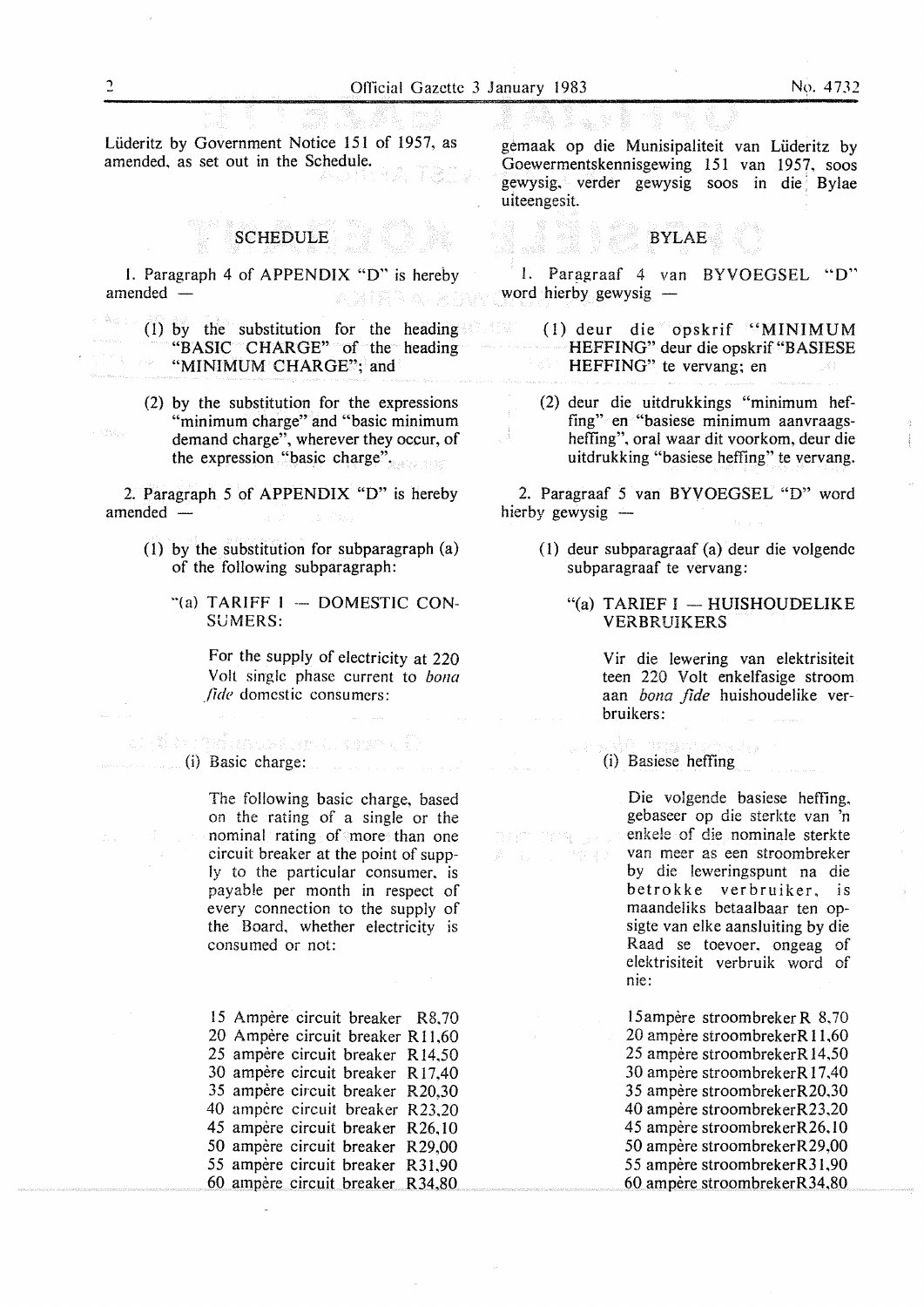(ii) Unit charge:

In addition to the basic charge, each consumer shall pay R0,10 per unit for each unit consumed.";

- (2) by the substitution for subparagraph (b) of the following subparagraph:
	- "(b) TARIFF  $II$  NON-DOMESTIC CONSUMERS:

For the supply of electricity at 220 Volt single phase current or 380/220 Volt three-phase current to all consumers, excluding *bona fide*  domestic consumers, with a minimum circuit breaker rating of 15 ampere and a maximum circuit breaker rating or 180 ampère.

#### (i} Basic charge:

A basic charge of R0,90 per ampère for the summated rating of the circuit breakers at the point of supply to the particular consumer, is payable per month in respect of every connection to the supply of the Board, whether electricity is consumed or not.

#### (ii) Unit charge:

ma vunita

188 NBC 14 RWL

(四) 四 in Albanya **Same Kara** 

In addition to the basic charge, each consumer shall pay R0,10 per unit for each unit consumed."; and

(3) by the substitution for subparagraph (c) of the following subparagraph:

#### ""(c) BULK CONSUMERS:

I For the supply of electricity at 380/220 Volt or 11KV three phase current to all consumers who require power supply at this tariff: (ii) Eenheidsheffing:

Benewens die basiese hefting, betaal elke verbruiker R0,10 per eenheid vir elke eenheid wat verbruik is.";

- (2) deur subparagraaf (b) deur die volgende subparagraaf te vervang:
	- $'$ (b) TARIEF II HUISHOUDELIKE KERS: NIE-VERBRUI-

Vir die lewering van elektrisiteit teen 220 Volt enkelfasige stroom of 380/220 Volt driefasige stroom aan alle verbruikers, uitgesonderd *bona fide* huishoudelike verbruikers, met 'n minimum stroombrekersterkte van 15 ampere en 'n maksimum stroombrekersterkte van 180 ampère.

(i) Basiese hefting:

'n Basiese hefting van R0,90 per ampere vir die saamgestelde sterkte van die stroombrekers by die leweringspunt na die besondere verbruiker, is maandeliks betaalbaar ten opsigte van elke aansluiting by die Raad se toevoer, ongeag of elektrisiteit verbruik word of nie.

(ii) Eenheidsheffing:

 $\mathcal{L}_{\mathcal{A}}$  ,  $\mathcal{L}_{\mathcal{A}}$ (指出))

> Benewens die basiese hefting, betaal elke verbruiker R0,10 per eenheid vir elke eenheid wat verbruik is."; en

(3) deur subparagraaf (c) deur die volgende subparagraaf te vervang:

#### "(c) **GROOTMAATVERBRUIKERS:**

Vir elektrisiteitstoevoere teen  $380/220$  Volt of 11 KV driefasige stroom aan alle verbruikers wat kragtoevoer kragtens hierdie tarief verlang.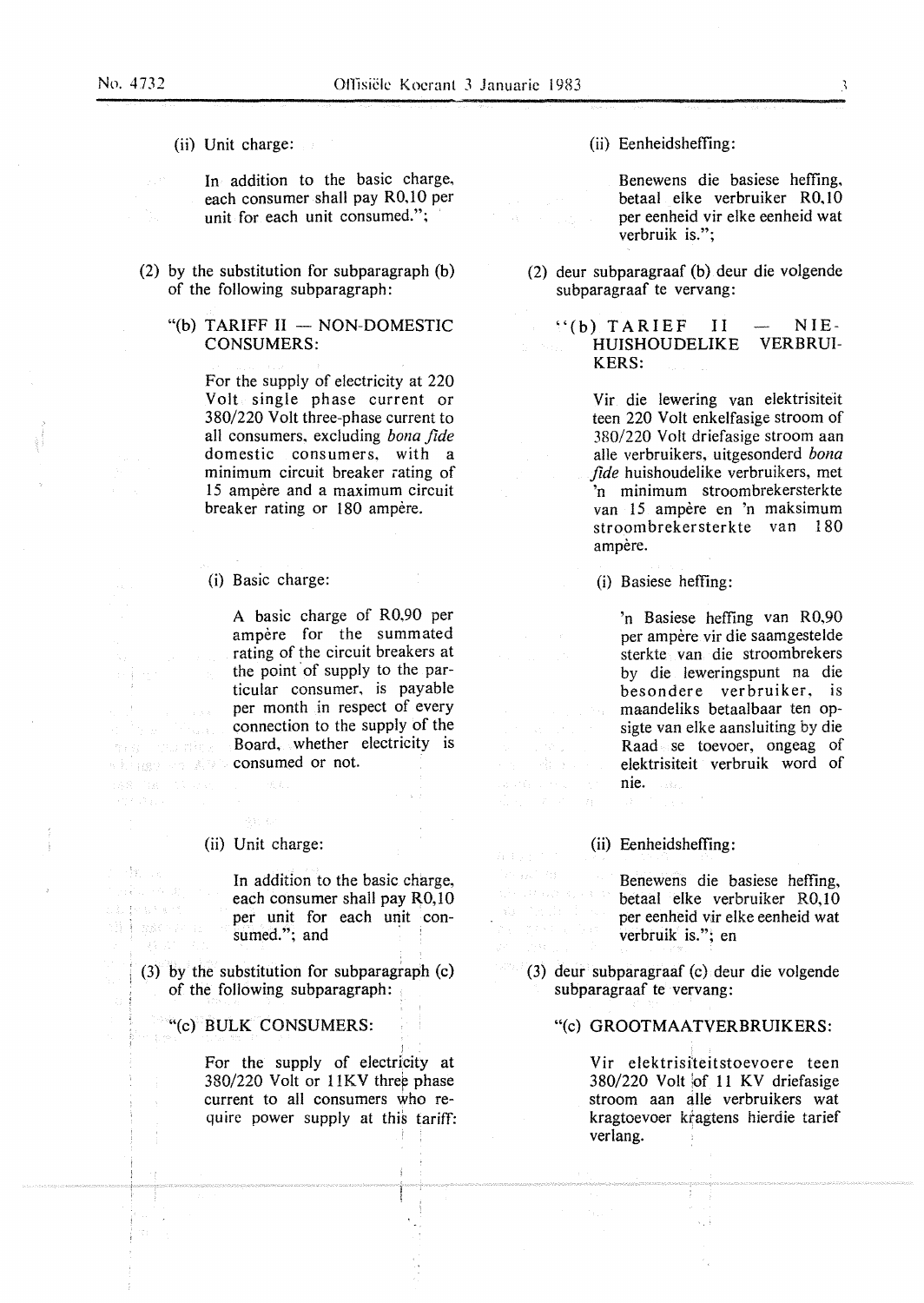(i) Basic charge:

The monthly charge according to the "declared maximum demand" is R8,40 per **KV A.** 

(ii) Unit charge:

In addition to the basic charge, each consumer shall pay R0,10 per unit for each unit consumed.

(iii) Minimum charge:

The monthly minimum charge is equal to the basic charge according to the "declared maximum demand" as stated under (i) above, but not less than R210,00.

- (iv) "Declared maximum demand" means the highest demand in KVA registered or required by the consumer during any period. The declared maximum demand is determined as follows:
	- (a) The consumer must declare in writing to the Board what maximum demand in **KV A** he shall require that the Board must supply to him when needed.
	- (b) Where a **KV A** maximum demand meter is installed. the declared maximum demand is the highest demand registered during any period of 15 minutes by means of a type of demand meter approved by the engineer.
	- (c) Where circuit breakers of a type approved by the engineer, is installed according to the choice of the consumer to control the demand, the declared maximum demand is the demand in KVA calculated

(l) Basiese hefting:

Die maandelikse hefting volgens die "verklaarde maksimum aanvraag" is R8.40 per **KVA.** 

(ii) Eenheidsheffing:

Benewens die basiese hefting. betaal elke verbruiker RO, IO per eenheid vir elke eenheid wat verbruik is.

- (iii) Minimum heffing:
	- Die maandelikse minimum heffing is gelyk aan die basiese hefting volgens die "verklaarde maksimum aanvraag" soos onder (i) bo genoem, maar nie minder as R210,00 nie.
- (iv) "Verklaarde maksimum aanvraag" beteken die hoogste aanvraag in KVA aangeteken of deur die verbruiker benodig gedurende enige tydperk. Die verklaarde maksimum aanvraag word soos volg bepaal:
	- (a) Die verbruiker moet aan die Raad skriftelik verklaar watter maksimum aanvraag in KVA hy van die Raad sat verwag om aan hom te lewer wanneer benodig.
	- (b) Waar 'n **KV A** maksimum aanvraagmeter geinstalleer is. is die verklaarde maksimum aanvraag die hoogste aanvraag gercgistrccr : gcdurende enige tydperk van 15 minute deur middel van 'n tipe aanvraagmeter, wat deur die ingenieur goedgekeur word.
	- (c) Waar. volgens die verbruiker se keuse, stroombrekers van 'n tipe soos deur die ingenieur goedgekeur, geinstalleer is om die aanvraag te beheer, is die verklaarde maksimum aanvraag in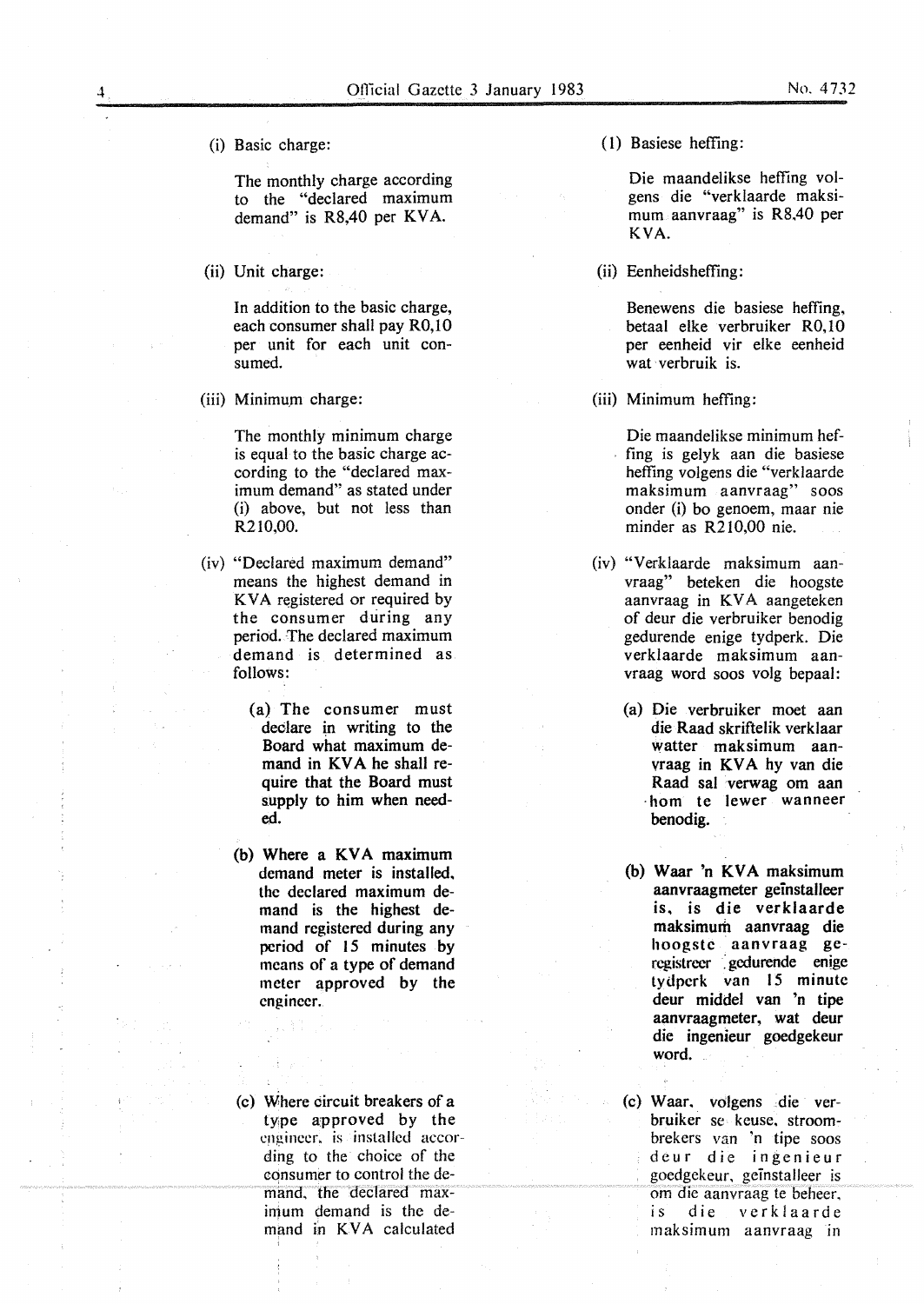with the nominal current of the circuit breaker and the appropriate voltage.

- (v) The declared maximum demand calculated as above, is applicable: Provided that  $-$ 
	- (a) such declared maximum demand may be changed only with the approval of the Board after one year following the date of determination and the acceptance thereof by the Board;
	- (b) where the declared maximum demand is exceeded at any time, the declared maximum demand simultaneously and outomatically be increased and the increased declared maximum demand is also subject to the provision.
- (vi) If it is not otherwise agreed with the Board, the agreement for the supply of power according to the bulk consumers tariff stays effective for at least one year and after the lapse of the period the agreement stays effective subject to a written notice of twelve calender months.";

(4) by the deletion of subparagraph (e); and

 $(5)$  by the renumbering of subparagraph  $(f)$ to (d).

#### **DEPARTMENT OF;** THE **COUNCIL OF MINISTERS:**

 $N$ o. AG. 2 1983

PERI-URBAN DEVELOPMENT BOARD: AMENDMENT OF HEALTH REGULATIONS: LODERITZ

The Council of Ministers has under section 40 of the Peri-Urban Development Board Ordinance, KV A uitgewerk met die nominate stroom van die stroombreker en die toepaslike spanning.

- (v) Die soos bo bepaalde verklaarde maksimum aanvraag is van toepassing: Met dien verstande dat -
	- (a) sodanige verklaarde maksimum aanvraag net met die Raad se goedkeuring gewysig mag word een jaar volgende op die datum van bepaling en die Raad se aanvaarding daarvan;
	- (b) waar die verklaarde maksimum aanvraag ten einge tyd oorskry word, die verklaarde maksimum aanvraag gelyktydig en outomaties met sodanige oorskryding verhoog word en die verhoogde verklaarde maksimum aanvraag is eweneens onderhewig aan die voorbehoudsbepalings.
- (vi) As nie anders met die Raad ooreengekom is nie, bly die ooreenkoms vir kragvoorsiening kragtens die grootmaatverbruikertarief geldig vir minstens een jaar en na verstryking van die tydperk bly die ooreenkoms van krag onderworpe aan skriftelike kennisgewing van twaalf kalendermaande.":
- (4) deur subparagraaf (e) te skrap; en
- (5) deur subparagraaf (f) te hernommer na (d).

DEPARTEMENT VAN DIE MINISTERS-**RAAD** 

#### No. AG. 2 1983

RAAD VIR BUITESTEDELIKE ONTWIKKELING: WYSIG!NG VAN GESONDHEIDSREGULASIES: LÜDERITZ

Die Ministersraad het kragtens artikel 40 van die Ordonnansie op die Raad vir Buitestedelike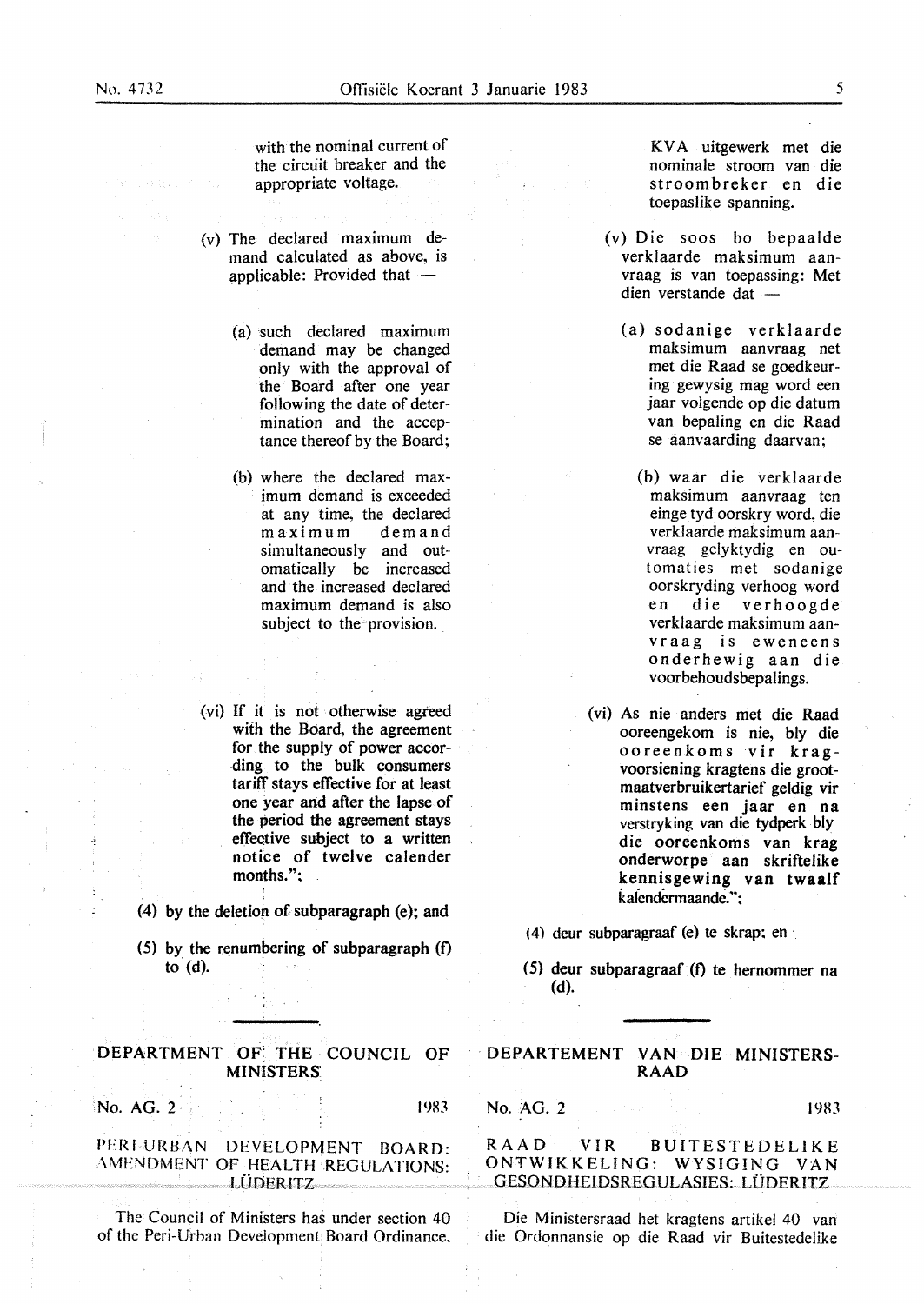1970 (Ordinance 19 of 1970), further amended the regulations promulgated by Government Notice 23 of 1955 and applied to the Municipality of Lüderitz by Government Notice 3 of 1956, as amended, as set out in the Schedule.

#### SCHEDULE

1. Regulation 1 of Chapter 1 is hereby amended by  $-$ 

(a) the insertion after the definition of "Person" of the following definition:

" 'Polythene container' means a bag of polythene with a thickness of 38 micron, in the case of low density polythene, or of 22 micron. in the case of high density polythene, and which is at least 1 000 mm by 750 mm (both measurements to be taken whilst the bag is lying flat and is empty).": and

(b) the insertion after the definition of "Public Building" of the following definition:

" 'Refuse container' means a cylindrical or conical container for the storage of domestic refuse. equipped with a closefitting lid and having a capacity not exceeding  $0.085$  m<sup>3</sup>.".

2. The following regulation is hereby substituted for regulation 1 of Chapter VI:

.. °I. Every occupier of any dwelling, public building or other premises in respect of which a domestic refuse removal service as contemplated in regulation 5 is provided by or on behalf or the Board, shall ensure that  $-$ 

> (i) a sufficient number of refuse containers is provided for the storage of

- domestic refuse upon such premises; (ii) empty polythene containers are
- positioned in all empty refuse containers in such a manner that all domestic refuse on the premises may be dumped directly into such polythene containers:
- (iii) no object, material or fluid is dumped into the polythene containers in such a manner or in such

> •

Ontwikkeling, 1970 (Ordonnansie 19 van 1970), die regulasies, afgekondig by Goewermentskennisgewing 23 van 1955 en op die Munisipaliteit van Liideritz van toepassing gemaak by Goewermentskennisgewing 3 van 1956, soos gewysig, verder gewysig soos in die Bylae uiteengesit.

#### BYLAE

I. Regulasie I van Hoofstuk I word hierby gewysig deur

(a) na die omskrywing van "Persoon" die volgende omskrywing in te voeg;

" 'Politeenhouer' beteken 'n sak van politeen met 'n dikte van 38 mikron, in die geval van lae digtheid politeen of van 22 mikron. in die geval van hoe digtheid politeen. en wat minstens I 000 mm by 760 mm is (albei mate geneem te word terwyl die sak plat lê en leeg is)."; en

(b) na die omskrywing van "Openbare gebou" die volgende omskrywing in te voeg:

" 'Vullishouer' betekcn 'n silindriese of kegelvormige houer vir die bewaring van huisvullis wat met 'n noupassende deksel toegerus is en 'n inhoudsmaat van hoogstens  $0.085$  m<sup>3</sup> het.".

2. Regulasie 1 van Hoofstuk VI word hierby deur die volgende regulasie vervang:

- " 1. (a) Elke bewoner of besetter van <sup>1</sup>1 woonhuis. openbare gebou of ander perseel ten opsigte waarvan 'n huisvullisverwyderingsdiens soos bedoel in regulasie 5 deur of namens die raad voorsien word. moet toesien dat -
	- (i) genoeg vullishouers op die perseel verskaf is vir die bewaring van huisvullis op sodanige perseel;
	- (ii) leë politeenhouers op so 'n wyse in alle leë vullishouers in posisie geplaas word dat alle huisvullis op die perseel direk in sodanige politeenhouers gestort kan word;
	- (iii) geen voorwerp, materiaal of vloeistof op so 'n wyse of in so 'n toestand in die politeenhouers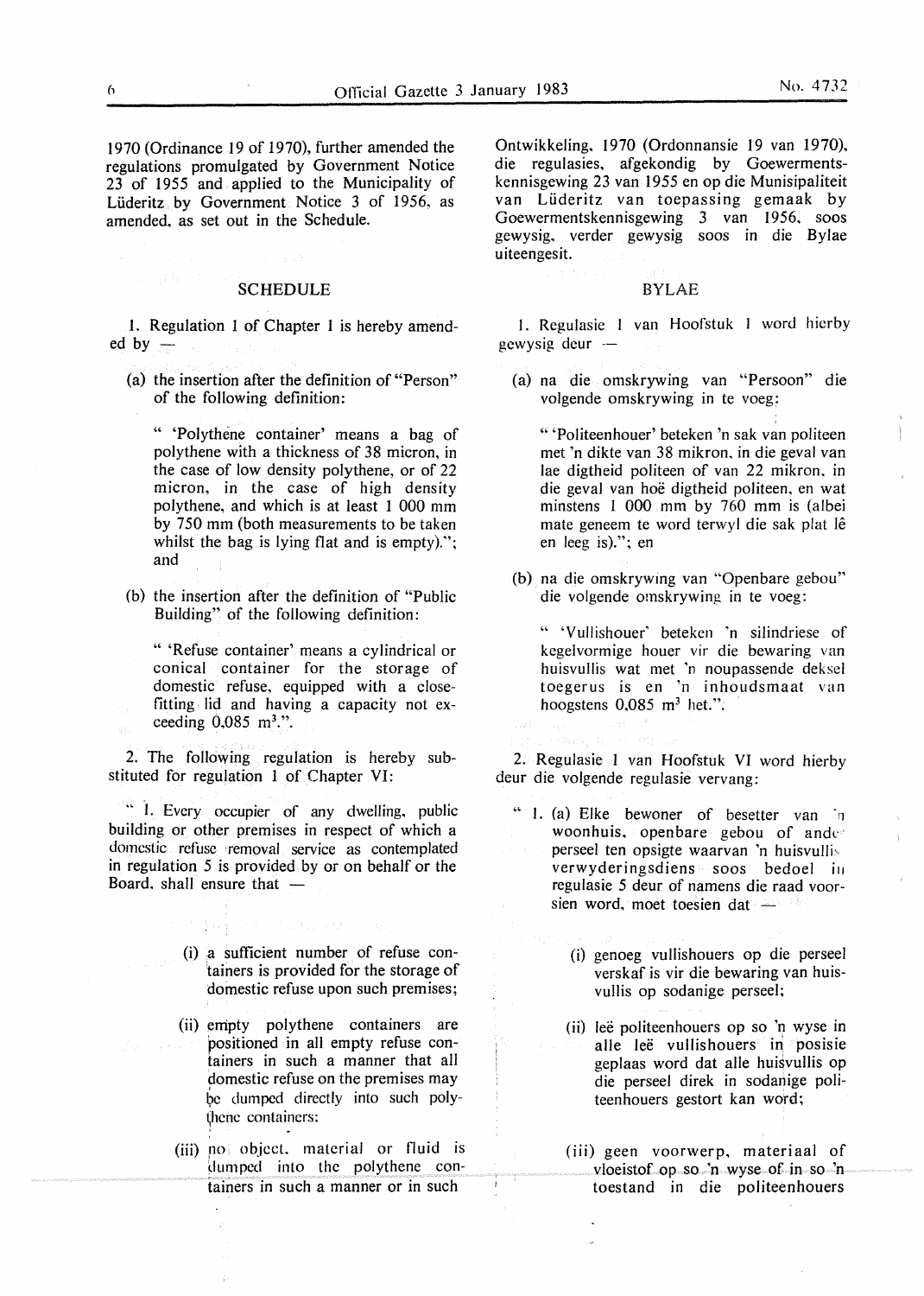dination.

ช่วงเรียกใ

and my

a condition that such polythene containers may be torn or otherwise damaged, or that any person in the refuse removal service may be injured during the removal of such polythene containers;

- (iv) the polythene containers which must be removed are securely fastened;
- (v) the polythene containers which must be removed are, for the purposes of removal, placed in such a spot as an authorised officer of the Board may indicate;
- (vi) any person in the refuse removal service has unrestricted access to the premises in order to remove the polythene containers which must be removed:
- (vii) the refuse containers are not left open. but that their lids are put on properly;
- (viii) a hygienic state of affairs prevails at all times in respect of the polythene containers and the refuse containers.
- {b) The Board may supply a sufficient number of containers as contemplated in subsection (a) at cost plus 15% thereon, which may be recovered from the occupier either by way of monthly instalments or in such other manner as -Ba may be decided by the Board.

3. The following regulation is hereby substituted for regulation 2 of Chapter VI:

" 2. No person shall dump into any polythene container or refuse container any bricks, sand. grass. pruned branches or trees, hedges or fences or other garden refuse, or anything which is not truly domestic refuse.".

4. Regulation *5* of Chapter VI is hereby amended by substituting the word "once" for the word "twice".

5. Regulation 6 of Chapter VI is hereby deleted.

6. Regulation 7 is hereby amended by the insertion after subregulation (b) of the following subregulation:

gestort word dat sodanige der adoll vall politeenhouers kan skeur of andersins beskadig kan word, of dat iemand in die vullisverwyderingssay na Sker diens tydens die verwydering van sodanige politeenhouers beseer kan word nie;

- (iv) die politeenhouers wat verwyder moet word. behoorlik toegebind is;
- (v) die politeenhouers wat verwyder moet word vir die doeleindes van verwydering op. die plek geplaas word wat 'n gemagtigde beampte van die raad aanwys;
- (vi) iemand in die vullisverwyderingsdiens onbelemmerde toegang tot die perseel het ten einde die politeenhouers wat verwyder moet word, te verwyder;
- (vii) die vullishouers nie oopgelaat word nie, maar dat hul deksels behoorlik opgesit word;
- (viii) 'n higieniese toestand ten alle tye ten opsigte van die politeenhouers en die vullishouers beers.
- (b) Die Raad mag 'n voldoende aantal houers verskaf soos beoog in paragraaf (a) teen die kosprys daarvan plus 15% en hierdie prys verhaal by wyse van maandelikse paaiemente of by sodanige ander wyse as wat die Raad mag besluit.".

3. Regulasie 2 van Hoofstuk VI word hierby deur die volgende regulasie vervang:

" 2. Niemand mag enige bakstene. sand. gras. gesnoeide takke van bome, heinings of omheinings of ander tuinafval, of enigiets wat nie werklik huishoudelike afval is nie. in enige politeenhouer of vullishouer stort nie.".

4. Regulasie 5 van Hoofstuk VI word hierby gewysig deur die woord "twee" te vervang met die woord "een".

5. Regulasie 6 van Hoofstuk VI word hierby geskrap.

6. Regulasie 7 van Hoofstuk VI word hierby gewysig deur die volgende subregulasie na subregulasie (b) in te voeg: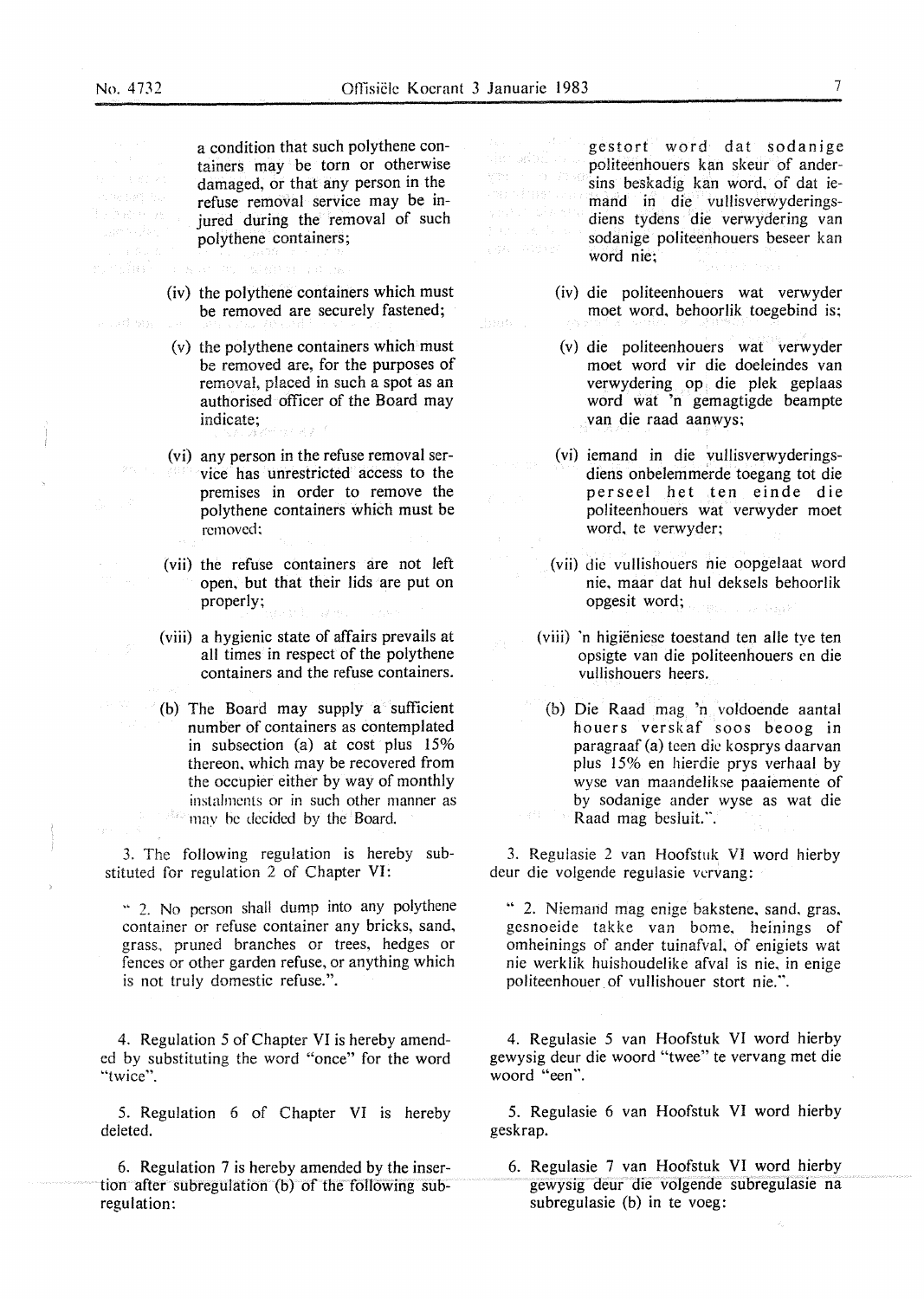"(c) Fees for permanent domestic refuse removal services as prescribed in Schedule A, shall be payable in respect of every built-up premises. whether permanently occupied or not. unless no domestic refuse will be available for removal and at least one month's written notice thereof has been given.".

7. The following Schedule is hereby substituted for Schedule A:

#### "SCHEDULE A

#### TARIFF OF CHARGES

1. Permanent domestic refuse removal service:

(a) Per container. per month R4.00

(b} For the removal of domestic refuse more than once per week, a special charge shall be levied as may be mutually agreed upon.

2. Nightsoil removal service:

(a) Per bucket, per month R4.00

- (b) For the removal of nightsoil more than twice weekly. a special charge shalJ: be levied as may mutually be agreed upon.
- 3. Slopwater removal service:

Per load of 4 500 litres or part thereof Rl7.00

4. Sewage service:

For the purpose of calculating the basic charge:

"Erf" shall mean every area of 1 250m? or less of the extent of any land: Provided that erven or such erven of  $100 \text{ m}^2$  or less in extent shall not be considered and that all erven of over 15 000 m2 in extent shall be deemed 12 erven.

For the purpose of this tariff:

"Sewerage unit" shall mean a water closet or urinal.

"Minimum required sewerage units" of a building shall mean the minimum requfred sewerage units set out in Table 1 of these regulations.

"(c) Gelde vir permanente huisvullisverwyderingsdienste soos voorgeskryf in Bylae A. is betaalbaar ten opsigte van elke beboude perseel. of dit permanent geokkupeer word of nie. tensy geen huisvullis beskikbaar vir verwydering sal wees nie en daarvan ten minste een maand skriftelike kennis gegee is.".

7. Bylae A word hierby deur die volgende bylae vervang:

#### "BYLAE A

#### T **ARIEFSKAAL**

- I. Permanente huisvullisverwyderingsdiens:
- (a) Per vullishouer. per maand **R4.00**
- (b) Vir die verwydering van huisvullis meer dik wels as twee keer per week. word gelde by onderlinge ooreenkoms vasgestel:
- 2. Nagvuilverwyderingsdiens:
- (a) Per emmer. per maand R4.00
- (b) Vir die verwydering van nagvuil meer dikwels as twee keer per week. word spesiale gelde by onderlinge ooreenkoms vasgestel.
- 3. Vuilwaterverwyderingsdiens:
- (a) Per vrag van 4 500 liter of gedeelte daarvan R<sub>17.00</sub>
- 4. Riooldiens:

Vir die doeleindes van berekening van die basiese hefting beteken:

"Erf" elke 1 250 m<sup>2</sup> of minder van die oppervlakte van enige grond: Met dien verstande dat 'n erf of so 'n erf met 'n oppervlakte van 100 m2 en minder buite rekening gelaat word en alle erwe: met 'n oppervlakte van meer as 15 000 m<sup>2</sup> gereken word as 12 erwe.

Vir die doeliendes van hierdie tarief beteken: "Riooleenheid" 'n spoelkloset of urinaal.

"Minimum vereiste riooleenhede" van 'n gebou die minimum vereiste riooleenhede soos in Tabel l van hierdie regulasies uiteengesit.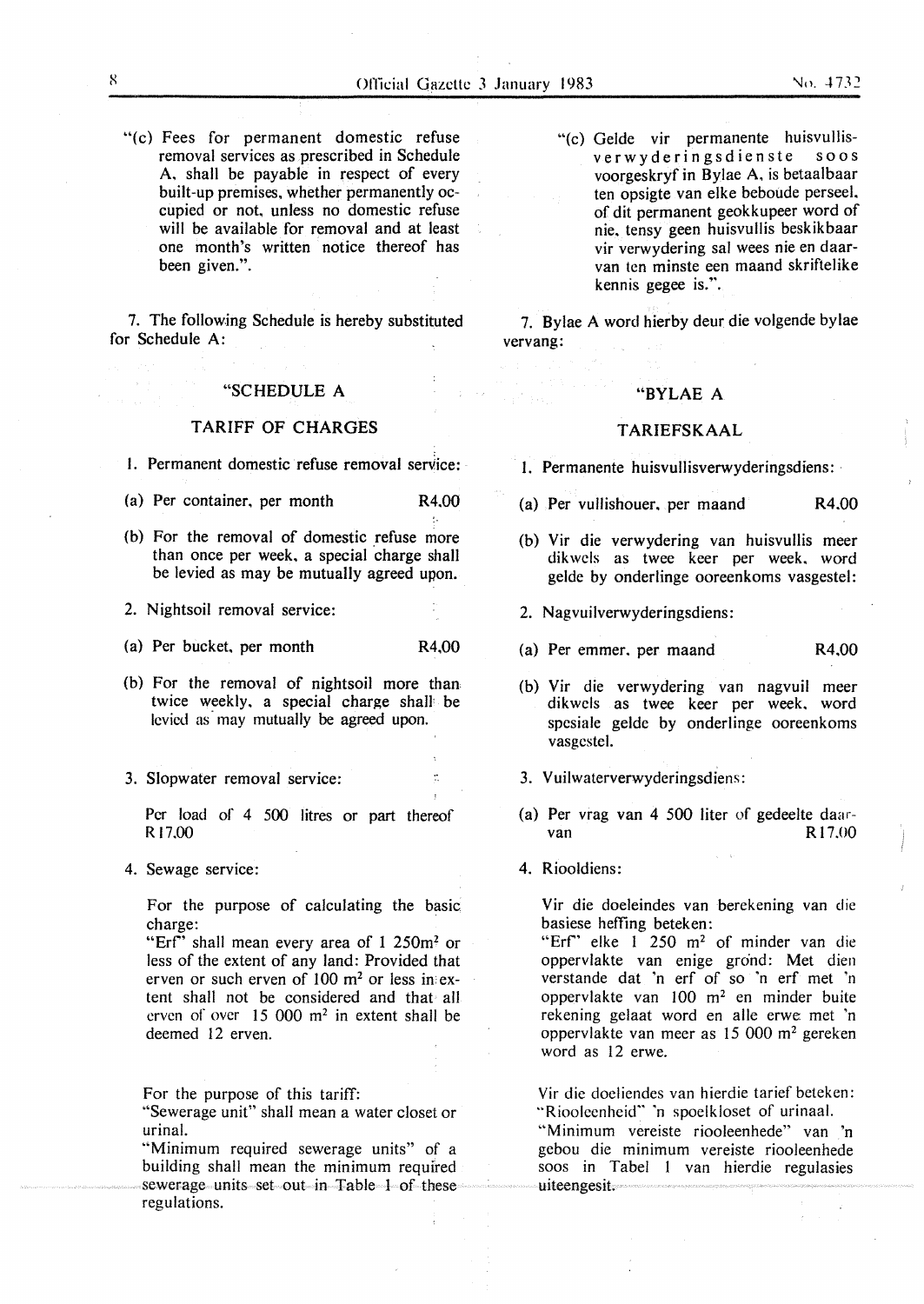## (a) Basic charge:

The owner of any premises, with or without improvements, which, either has been connected to any sewer of the Board or can be connected to any of its sewers, shall pay a basic charge to the board of **R** 7,00 per month for each crf will we shall contain.<br>This containst bin and 00000 and 1801 massing. (b) Additional charge: ab document of the Co

The owner of every premises connected to the sewerage system of the Board, shall pay an additional charge of RO.SO per month for each sewerage unit by which the minimum required sewerage units exceed one.

and the program

5. Interest:

The Board may charge and recover interest on all fees which have not been paid within fifteen days of the date upon which they fell due at a rate not exceeding 15 per cent per year, calculated from the date on which the fees shall be payable to the date of payment.

6. General: 1992 Bee September 1993 and N

(a) All fees shall be payable on the first day of the month following upon the month during which or for which the services in respect of which such fees are levied, or provided or would be provided.

(b) All charges are made monthly.

(c) Where premises are let to various tenants or **Coccupiers**, all fees due shall be payable by the person receiving the rent, whether as owner or agent.

ta Prespecto statistic bree prémis diff 

mompost du nos gottené ou costiguiero o p.O. ander lande av

Alt ma were maked on pay given a al estado e en la caboran beseiro de apeci an a gul scríobh agus a chruiseachas sa bhaile an c ile z statko a griduka aliti - dostatki jedini Admini Alicha Charles Communications

matematika (1966 – 1967) ga se sela dubis sabi sistema<br>1966 – 1966 and sistema (1966 – 1967) ga sela dubis sabi sistema<br>1966 Abris Sistema (1967) ga sela de Brazilia (1967)<br>2014 Abris Sistema (1967) ga Santa Sabi sabi sist Standard Company

### (a) Basiese hefting:

Die eienaar van enige perseel met of sonder verbeterings, wat, of by enige riool van die raad aangesluit is, of daarby aangesluit kan word, moet aan die raad 'n basiese hefting van **R** 7,00 per maand vir elke erf betaal. vida. an (b) Addisionele heffing: connect 25 oz. to

Die eienaar van elke perseel wat by die raad se rioolstelsel aangesluit is, moet 'n addisionele hefting van R0,50 per maand betaal vir elke riooleenheid waarmee die minimum vereiste riooleenhede een oorskry.

5. Rente: 2010/2010 2012/2010 10:413-122-3:

Die raad kan rente hef en invorder op alle gelde wat nie binne vyftien dae vanaf die 경기도 datum waarop dit betaalbaar geword het, betaal is nie teen 'n koers wat nie hoer is nie as 15 persent per jaar, bereken vanaf die datum waarop die gelde betaalbaar word tot op die datum van betaling. generation of the

- 6. Algemeen:<br>en: was of bassile altomorganari blackgabine<sup>st</sup>
- (a) Alie gelde is betaalbaar op die eerste dag van die maand wat volg op die maand waarvoor of waartydens die dienste ten opsigte waarvan hulle gehef word, voorsien is of sou wees. A laguns multa a hij de aman 10<br>Ti rigadendi à bro annances 4 intentious
- (b) Alie heftings word maandeliks gedoen.

(c) Waar persele aan verskillende huurders of bewoners verhuur word, moet alle verskuldigde gelde deur die persoon wat die huurgeld oritvang, betaal word hetsy die persoon die eienaar of agent is.".

линая (пак баявилия) эмага людовно лет denfloses subliman has shall as liked open.

as in that the barm will be immediated by a

ในเจนได้ เหรียมชน อนิโซอ ของความหนาม เขาเขาเขา จะ to due garbadora quas sua situación escursos en servo t enschrijven und durch ginne dem als zimm von and we have an action of their stript, on removing to begraduary and the conservation during a c

andro estado de la partidade de la california de la partidade de la partidade de la partidade de la partidade<br>En 1930, estado de la partidade de la partidade de la partidade de la partidade de la partidade de la partidad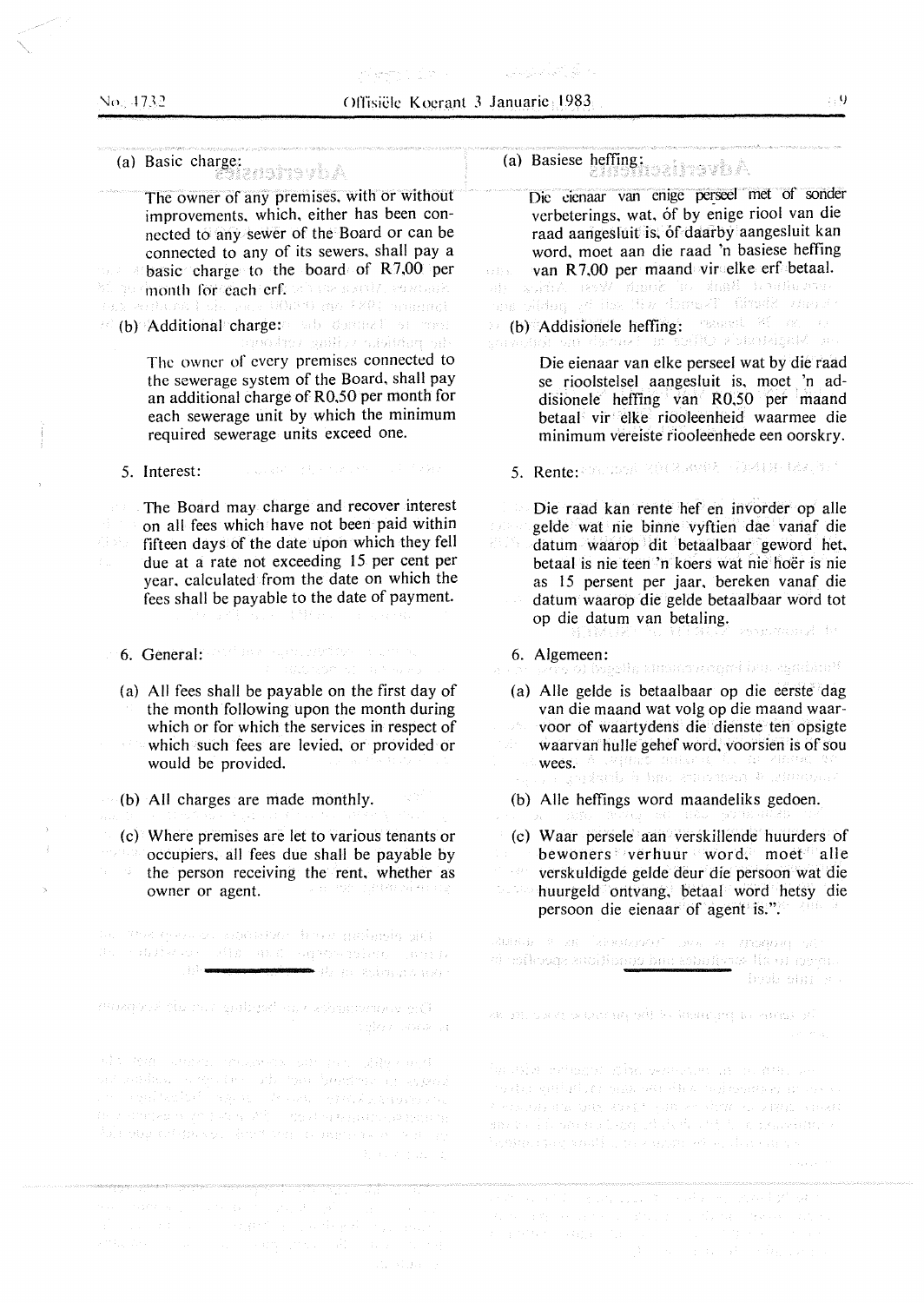| <b>Advertisements</b>                                                                                                                                                                                                                                                                                                                                                                                                                                                                                                                                                                                                                                                                                                                                                                                                                                                                                                                                                                      | Advertensies                                                                                                                                                                                                                                                                                                                                                                                                                                                                                                                                                                                                                                                                                                                                                                                                                                                                        |
|--------------------------------------------------------------------------------------------------------------------------------------------------------------------------------------------------------------------------------------------------------------------------------------------------------------------------------------------------------------------------------------------------------------------------------------------------------------------------------------------------------------------------------------------------------------------------------------------------------------------------------------------------------------------------------------------------------------------------------------------------------------------------------------------------------------------------------------------------------------------------------------------------------------------------------------------------------------------------------------------|-------------------------------------------------------------------------------------------------------------------------------------------------------------------------------------------------------------------------------------------------------------------------------------------------------------------------------------------------------------------------------------------------------------------------------------------------------------------------------------------------------------------------------------------------------------------------------------------------------------------------------------------------------------------------------------------------------------------------------------------------------------------------------------------------------------------------------------------------------------------------------------|
| Long a car conta, than in mann an<br>ab any indroging you're man risk can de<br>for finite segment $\pmb{\text{FARMS}}$ , $\pmb{\text{FOR}}$ : $\pmb{\text{SALE}}$ and $\pmb{\text{FMS}}$ .<br>an'ilay modulasi dhan bilan ang kalifat<br>Upon instruction from the Land<br>and<br>Agricultural Bank of South West Africa, the<br>Deputy Sheriff, Tsumeb will sell by public auc-<br>tion, on 28 January $1983$ at $09h00$ in front of<br>the Magistrate's Office at Tsumeb the following<br><b>property:</b> mw isseder who asy measure of!                                                                                                                                                                                                                                                                                                                                                                                                                                               | BROTHN OR ORN LESSER NO. TOR TO TOWER PRIS<br>mou mud kan while pludy programman<br>with an albert $\mathsf{P}\mathsf{LASE}$ , $\mathsf{TE\_KOOP}$ . Explore<br>n' gao limita se perce eti le vate ne componen<br>Op las van die Land- en Landboubank van<br>Suidwes-Afrika sal die adjunk-balju Tsumeb op 28<br>Januarie 1983 om 09h00 voor die Landdros kan-<br>toor te Tsumeb die ondergemelde eiendom by<br>die publieke veiling verkoop:<br>an Professional Reader Reservation and all the                                                                                                                                                                                                                                                                                                                                                                                     |
| en almazar ka waisy <u>ansa l</u> ogiogiachi <sub>a.</sub><br>CERTAIN: Farm MACENTAL No. 1136<br>mb Seman Registration Division BENERAL<br>Fibrook and District TSUMEB, International                                                                                                                                                                                                                                                                                                                                                                                                                                                                                                                                                                                                                                                                                                                                                                                                      | org Dade Theodi en der hebbook genomig in<br>SEKERE: Plaas MACENTAL nr. 1136<br><b>Research Convergestrasie-Afdeling Beautiful Convergences</b><br>Distrik Tsumeb<br>44.000                                                                                                                                                                                                                                                                                                                                                                                                                                                                                                                                                                                                                                                                                                         |
| MEASURING: 5998,8108 hectares                                                                                                                                                                                                                                                                                                                                                                                                                                                                                                                                                                                                                                                                                                                                                                                                                                                                                                                                                              | GROOT: 5998,8108 hektaar<br>and the control                                                                                                                                                                                                                                                                                                                                                                                                                                                                                                                                                                                                                                                                                                                                                                                                                                         |
| As described in Certificate of Consolidated Ti-<br>tle no. 2073/1975 registered on the 30th October<br>1975 in the name of HENDRIK JACOBUS<br>TALJAARD born 26 September 1950<br>di husu ashek an' mgamba<br>The situation of this property is as follows:<br>sailmed onv manna t<br>54 Kilometres NORTH of TSUMEB<br>有的复数的复数形式<br>Buildings and improvements alleged to exist on the<br>properties: ab ac unadhand a ching city of<br><b>Example 2018</b> Roomed dwelling house, stock proof fenced, 1<br>camp (arable land) 13 grazing camps with water-<br>ing points in 13 grazing camps, 6 boreholes, 2<br>windmills, 4 reservoirs and 6 drinking troughs.<br>pada palingan kuta pala bas<br>No assurance can be given that the said<br>buildings and improvements do exist, nor that any<br>of them is free from a right of retention or Hire<br>Purchase Agreement, nor that an adjouning owner<br>has no interest or claim for contribution in respect<br>of any boundary fencing. | Soos beskryf in Sertifikaat van Verenigde Titel<br>nr. 2073/1975 geregistreer op 30 Oktober 1975 in<br>naam van HENDRIK JACOBUS TALJAARD<br>gebore op 26 September 1950. Die ligging van<br>hierdie eiendom is soos volg:<br>diges and consider a problem in a part of the<br>54 Kilometer NOORD van TSUMEB.<br>Geboue en verbeterings wat beweer word om op<br>die eiendom te bestaan is:<br>8 Vertrek woonhuis, veekerend omhein, 1<br>landekamp, 13 weikampe met suipings in 13<br>weikampe, 6 boorgate, 2 windpompe, 4 reservoirs<br>en 6 drinkbakke.<br>da Kiribaan (K<br>Geen versekering kan gegee word dat die<br>gemelde geboue en verbeterings wel bestaan, of dat<br>enige daarvan vry van 'n retensiereg of huurkoop-<br>ooreenkoms is, of dat 'n aangrensende eienaar<br>geen belang of kontribusie-eis ten opsigte van 'n<br>grensheining het nie.<br>CONSERVATION AP |
| The property is sold "voetstoots" as it stands,<br>subject to all servitudes and conditions specified in<br>the title deed.                                                                                                                                                                                                                                                                                                                                                                                                                                                                                                                                                                                                                                                                                                                                                                                                                                                                | Die eiendom word voetstoots verkoop soos dit<br>staan, onderworpe aan alle serwitute en<br>voorwaardes in die titelakte vermeld.                                                                                                                                                                                                                                                                                                                                                                                                                                                                                                                                                                                                                                                                                                                                                    |
| The terms of payment of the purchase price are as<br>follows:-                                                                                                                                                                                                                                                                                                                                                                                                                                                                                                                                                                                                                                                                                                                                                                                                                                                                                                                             | Die voorwaardes van betaling van die koopsom<br>is soos volg:                                                                                                                                                                                                                                                                                                                                                                                                                                                                                                                                                                                                                                                                                                                                                                                                                       |
| One-fifth of the purchase price together with all<br>costs in connection with the sale including adver-<br>tising costs as well as any taxes and auctioneer's<br>commission at 2.5% shall be paid on the fall of the<br>hammer in cash or by means of a Bank guaranteed<br>cheque.                                                                                                                                                                                                                                                                                                                                                                                                                                                                                                                                                                                                                                                                                                         | Een-vyfde van die koopsom tesame met alle<br>kostes in verband met die verkoping insluitende<br>advertensiekoste asook enige belastings en<br>afslaerskommissie teen 2,5% moet by toeslaan van<br>die bot in kontant of per bank gewaarborgde tjek<br>betaal word.                                                                                                                                                                                                                                                                                                                                                                                                                                                                                                                                                                                                                  |
| The balance purchase price, plus 11% interest<br>thereon from the date of sale to date of payment<br>shall be payable to the Land Bank within 3                                                                                                                                                                                                                                                                                                                                                                                                                                                                                                                                                                                                                                                                                                                                                                                                                                            | Die saldo van die koopsom, plus 11% rente<br>daarop vanaf die datum van die verkoping tot<br>datum van betaling, is binne 3 maande na die                                                                                                                                                                                                                                                                                                                                                                                                                                                                                                                                                                                                                                                                                                                                           |

datum van die verkoping aan die Landbank

betaalbaar.

shall be payable to the Land Bank within 3

months alter the date of sale.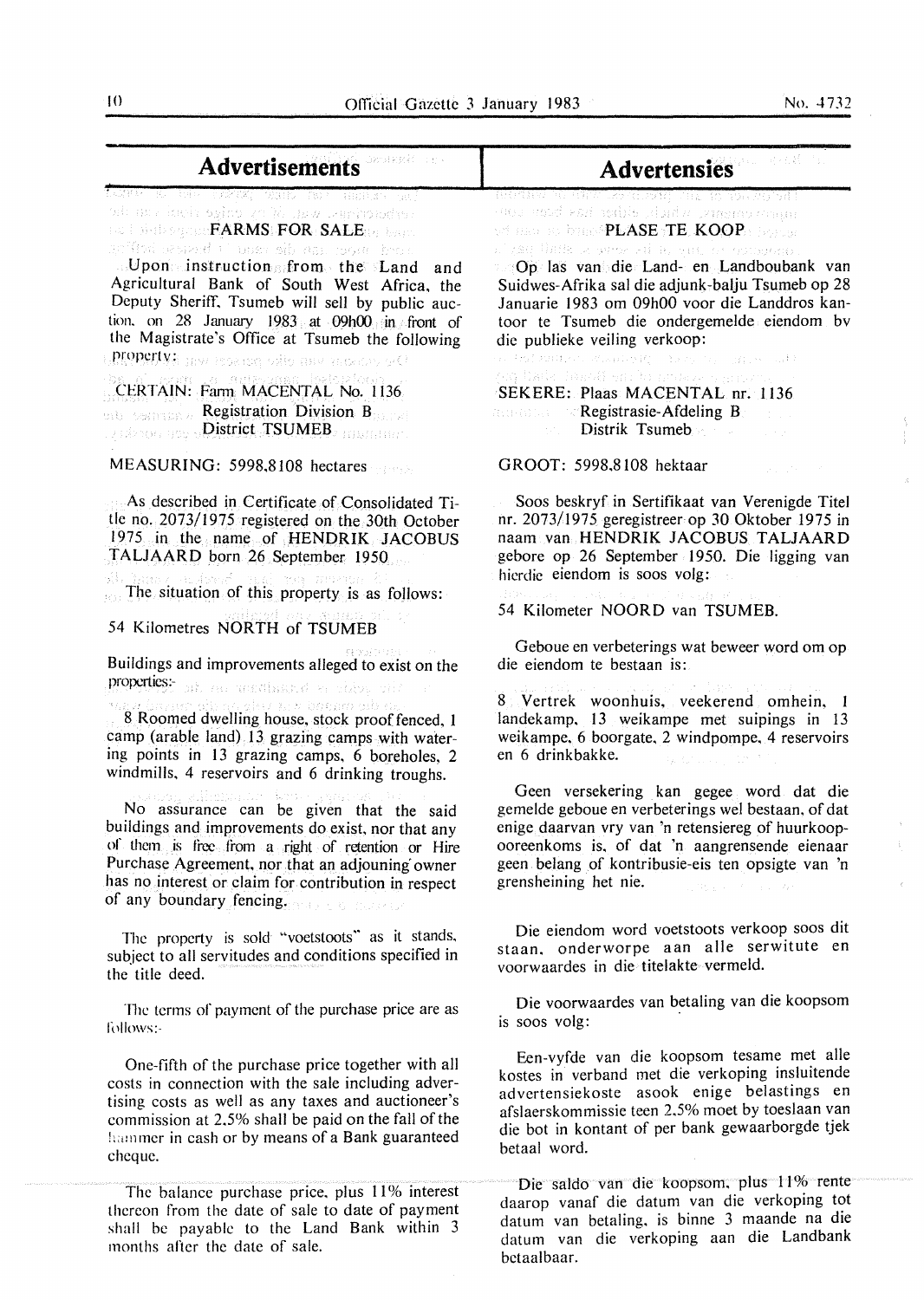$\blacksquare$  The purchaser is at liberty to pay on the fall of the hammer, a larger amount than the prescribed one-filth of the purchase price. and he may pay the balance purchase price immediately or at any time before expiration of three months after the date of sale.

The purchaser shall be liable for the payment of transfer duty, costs of transfer, taxes, rates, estate duty and government charges (if any) and any other expenses as may be necessary to register transfer in his name. These amounts shall be paid as soon as the Land Bank requests payment thereof.

The Land Bank reserves the right at any time to withdraw from the sale any property which is offered for sale.

## **FARM FOR SALE PROPERTY CONTRACT A**

where  $\sim 1000$  and  $\tau$ 

Upon instructions from the Land and Agricultural Bank of South West Africa, the Deputy Sheriff, Tsumeb will sell by public auction. on 28 January 1983 at 10h00 in front of the Magistrate's Office at Tsumeb the following property:

CERTAIN: Farm CHUDIB-NUUT NO. 1137 Registration Division B and the Sec District Tsumeb

MEASURING: 6288,3232 hectares

As described in Certificate of Consolidated Title No. 2074/1975 registered 30 October 1975 in the name of MATTHYS JOHANNES TALJAARD born 13 September 1952.

The situation of this property is as follows:

54 Kilometres NORTH of TSUMEB.

Buildings and improvements alleged to exist on the property:

9 Roomed dwelling house. 4 storage rooms, dairy and machine room, labourer's quaters, stockproof fenced, camp (arable land), 20 grazing camps with watering points in 20 grazing camps, 5 boreholes. 5 reservoirs and 5 drinking troughs.

No assurance can be given that the said buildings and improvements do exist. nor that any of them is free from a right of retention or Hire Purchase Agreement. nor that an adjoining owner has no interest or claim for' contribution in respect of any boundary fencing.

Dit staan die koper vry om meer as die voorgeskrewe een-vyfde van die koopsom by toeslaan van die bot te betaal, en hy kan die saldo koopprys dadelik of te enige tyd voor verstryking van drie maande na die datum van die verkoping betaal. Georgia (19

Die koper is aanspreeklik vir die betaling van hereregte, transportkoste. belastings, heffings, boedelregte en regeringslaste (as daar is) en enige ander gelde wat nodig mag wees om transport in sy naam te registreer. Die bedrae ten opsigte hiervan moet betaal word sodra die Landbank dit versoek.

adiq juan watkada sumitt et

Die Landbank behou horn die reg voor om enige eiendom wat te koop aangebied word te enige tyd van die verkoping te onttrek $\varphi$ le van verkonte

s as a signer any or a<mark>nadii ma</mark>ra washang 66).<br>Raikhana san ngil yinagaya signer na watunci so

### PLASE TE KOOP IN HET THE TELL PRESENTED ON THE TABLE

Op las van die Land- en Landboubank van Suidwes-Afrika sal die adjunk-balju Tsumeb op 28 Januarie 1983 om 10h00 voor die Landdros kantoor te Tsumeb die ondergemelde eiendom by die publieke veiling verkoop: -

SEKERE: Plaas CHUDIB-NUUT NR. 1137 Registrasie-Afdeling B Distrik Tsumeb Jers M

GROOT: 6288,3232 hektaar

Soos beskryf in Sertifikaat van Verenigde Titel nr. 2074/1975 geregistreer op 30 Oktober 1975 in naam van **MATTHYS JOHANNES TALJAARD**  gebore op 13 September 1952.

Die ligging van hierdie eiendom is soos volg:

54 Kilometer Noord van Tsumeb.

Geboue en verbeterings wat beweer word om op die eiendom te bestaan is:

9 Vertrek woonhuis. 4 stoorkamers. melkstal en masjienkamer, arbeidershuis. veekerend omhein. landekamp. 20 weikampe met suiping in 20 weikampe. 5 boorgate. 5 reservoirs en 5 drinkbakke.

Geen versekering kan gegee word dat die gemelde geboue en verbeterings wel bestaan. of dat enige daarvan vry van "n retensiereg of huurkoopooreenkoms is. of dat 'n aangrensende eienaar geen belang of kontribusie-eis ten opsigte van 'n grensheining het nie.